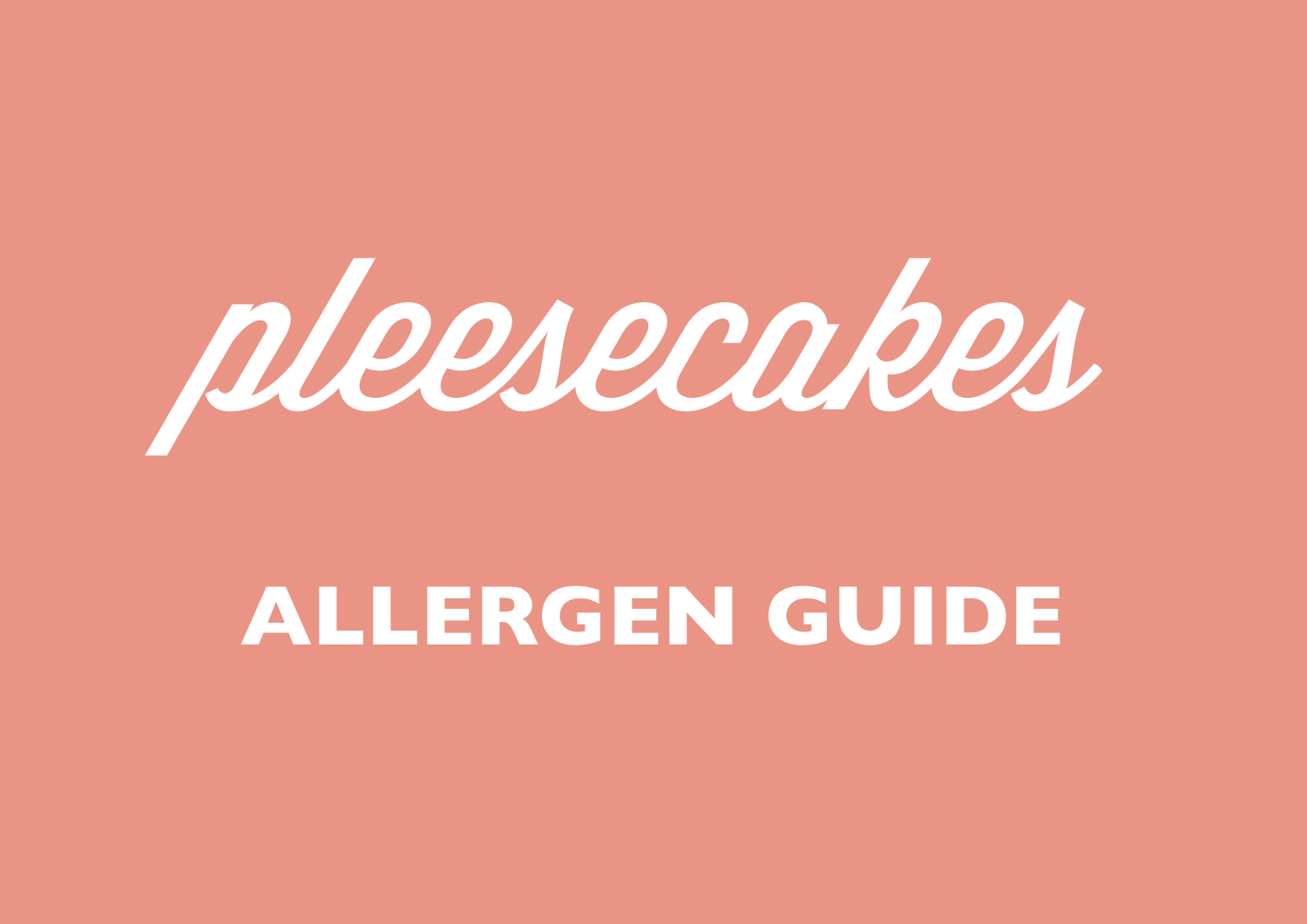This guide contains allergen information regarding the 14 allergens as recognised by the Food Standards Agency to ensure you are choosing the correct food for you.

We take great pride in the production and execution of our products as our team are fully trained on food allergy and intolerances set by the Food Standards Agency. Therefore take great care and seriousness to make sure you feel safe consuming our products.

Please take into consideration that as a small company, we may use shared equipment when in production, meaning that although cross contamination is managed, it cannot be to a complete allergen-free level.

If you have any other queries regarding ingredients in our products, please get in touch via email and info@pleesecakes.com or phone on 01737 210 250.

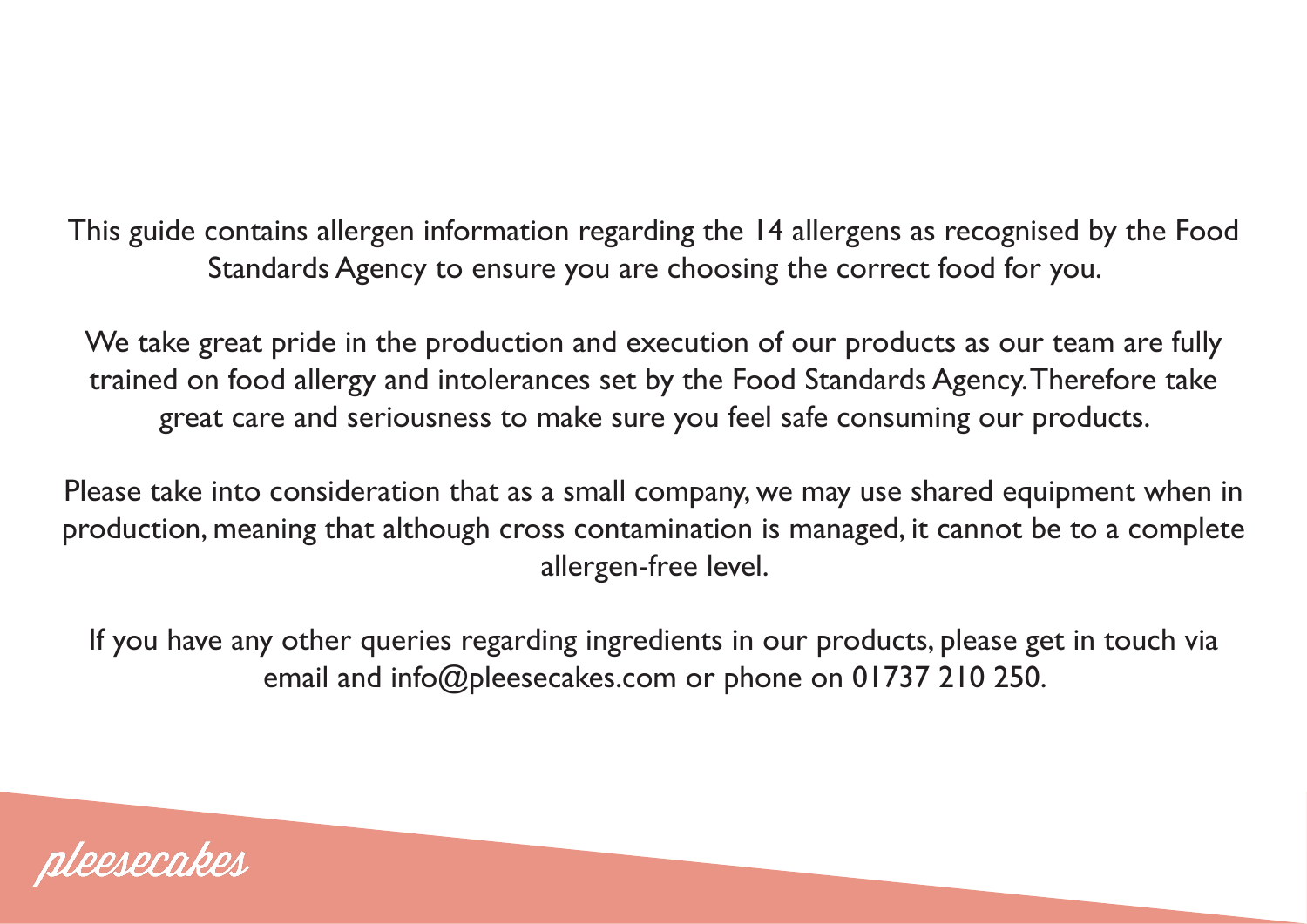| <b>Contents Key:</b>                           |       |      |      |         |        |      |     |      |             |        |                      |          |           | <b>Suitable</b><br>For: |        |             |
|------------------------------------------------|-------|------|------|---------|--------|------|-----|------|-------------|--------|----------------------|----------|-----------|-------------------------|--------|-------------|
| <b>Product contains</b><br><b>Suitable for</b> | Wheat |      |      | Peanuts | Sesame | Milk | Egg | Fish | Crustaceans | Celery | Sulphites<br>Mustard | Molluscs |           | Vegetarians             |        | Gluten Free |
| <b>Mini's (Non-Baked):</b>                     |       | Soya | Nuts |         |        |      |     |      |             |        |                      |          | ا ڇَ<br>ا |                         | Vegans |             |
| <b>Salted Caramel</b>                          |       |      |      |         |        |      |     |      |             |        |                      |          |           |                         |        |             |
| Raspberry Caramel                              |       |      |      |         |        |      |     |      |             |        |                      |          |           |                         |        |             |
| Hershey's                                      |       |      |      |         |        |      |     |      |             |        |                      |          |           |                         |        |             |
| Reese's                                        |       |      |      |         |        |      |     |      |             |        |                      |          |           |                         |        |             |
| <b>Red Velvet</b>                              |       |      |      |         |        |      |     |      |             |        |                      |          |           |                         |        |             |
| <b>Eton Mess</b>                               |       |      |      |         |        |      |     |      |             |        |                      |          |           |                         |        |             |
| <b>Sticky Toffee Pudding</b>                   |       |      |      |         |        |      |     |      |             |        |                      |          |           |                         |        |             |
| <b>Salted Caramel Brownie</b>                  |       |      |      |         |        |      |     |      |             |        |                      |          |           |                         |        |             |
| <b>Blueberry Blondie</b>                       |       |      |      |         |        |      |     |      |             |        |                      |          |           |                         |        |             |
| <b>Strawberry Blondie</b>                      |       |      |      |         |        |      |     |      |             |        |                      |          |           |                         |        |             |
| Speculoos                                      |       |      |      |         |        |      |     |      |             |        |                      |          |           |                         |        |             |
| <b>Birthday Oreo Blondie</b>                   |       |      |      |         |        |      |     |      |             |        |                      |          |           |                         |        |             |
| Chocolate Oreo                                 |       |      |      |         |        |      |     |      |             |        |                      |          |           |                         |        |             |
| Golden Oreo                                    |       |      |      |         |        |      |     |      |             |        |                      |          |           |                         |        |             |
| <b>Mixed Berry</b>                             |       |      |      |         |        |      |     |      |             |        |                      |          |           |                         |        |             |
| <b>Baked Mini-Me's:</b>                        |       |      |      |         |        |      |     |      |             |        |                      |          |           |                         |        |             |
| Chocolate Orange                               |       |      |      |         |        |      |     |      |             |        |                      |          |           |                         |        |             |
| Speculoos Cappuccino                           |       |      |      |         |        |      |     |      |             |        |                      |          |           |                         |        |             |
| <b>Salted Caramel</b>                          |       |      |      |         |        |      |     |      |             |        |                      |          |           |                         |        |             |
| <b>Large Cakes:</b>                            |       |      |      |         |        |      |     |      |             |        |                      |          |           |                         |        |             |
| <b>Fully Loaded</b>                            |       |      |      |         |        |      |     |      |             |        |                      |          |           |                         |        |             |
| Raspberry Nutella Swirl                        |       |      |      |         |        |      |     |      |             |        |                      |          |           |                         |        |             |
| Cadbury Overload                               |       |      |      |         |        |      |     |      |             |        |                      |          |           |                         |        |             |
| Fruit Overload                                 |       |      |      |         |        |      |     |      |             |        |                      |          |           |                         |        |             |

pleesecakes